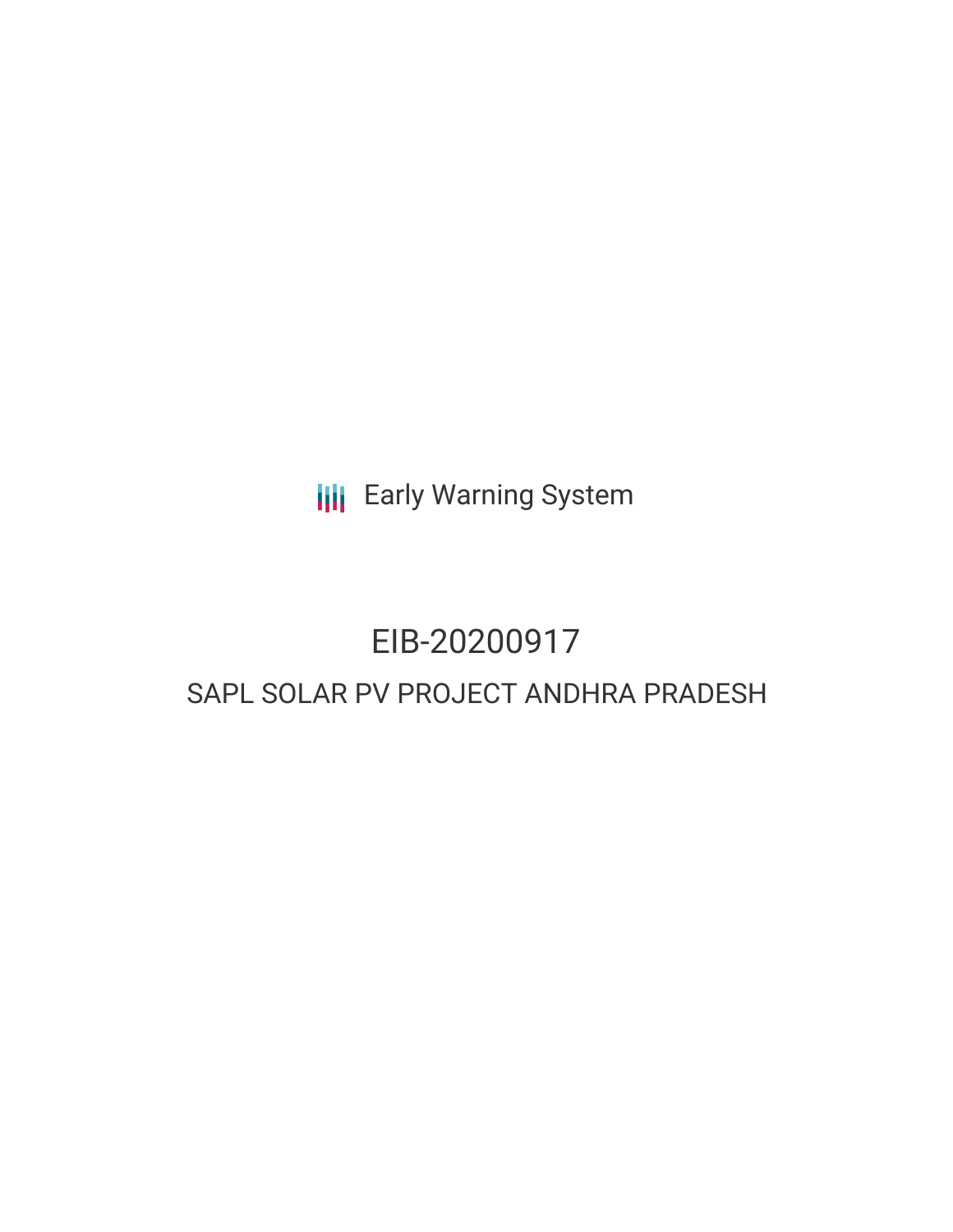# **Quick Facts**

| <b>Countries</b>               | India                                  |
|--------------------------------|----------------------------------------|
| <b>Specific Location</b>       | Ananthapuramu District, Andhra Pradesh |
| <b>Financial Institutions</b>  | European Investment Bank (EIB)         |
| <b>Status</b>                  | Proposed                               |
| <b>Bank Risk Rating</b>        |                                        |
| <b>Borrower</b>                | SPRNG ENERGY PRIVATE LTD               |
| <b>Sectors</b>                 | Energy                                 |
| <b>Investment Type(s)</b>      | Loan                                   |
| <b>Investment Amount (USD)</b> | $$34.22$ million                       |
| <b>Project Cost (USD)</b>      | \$162.84 million                       |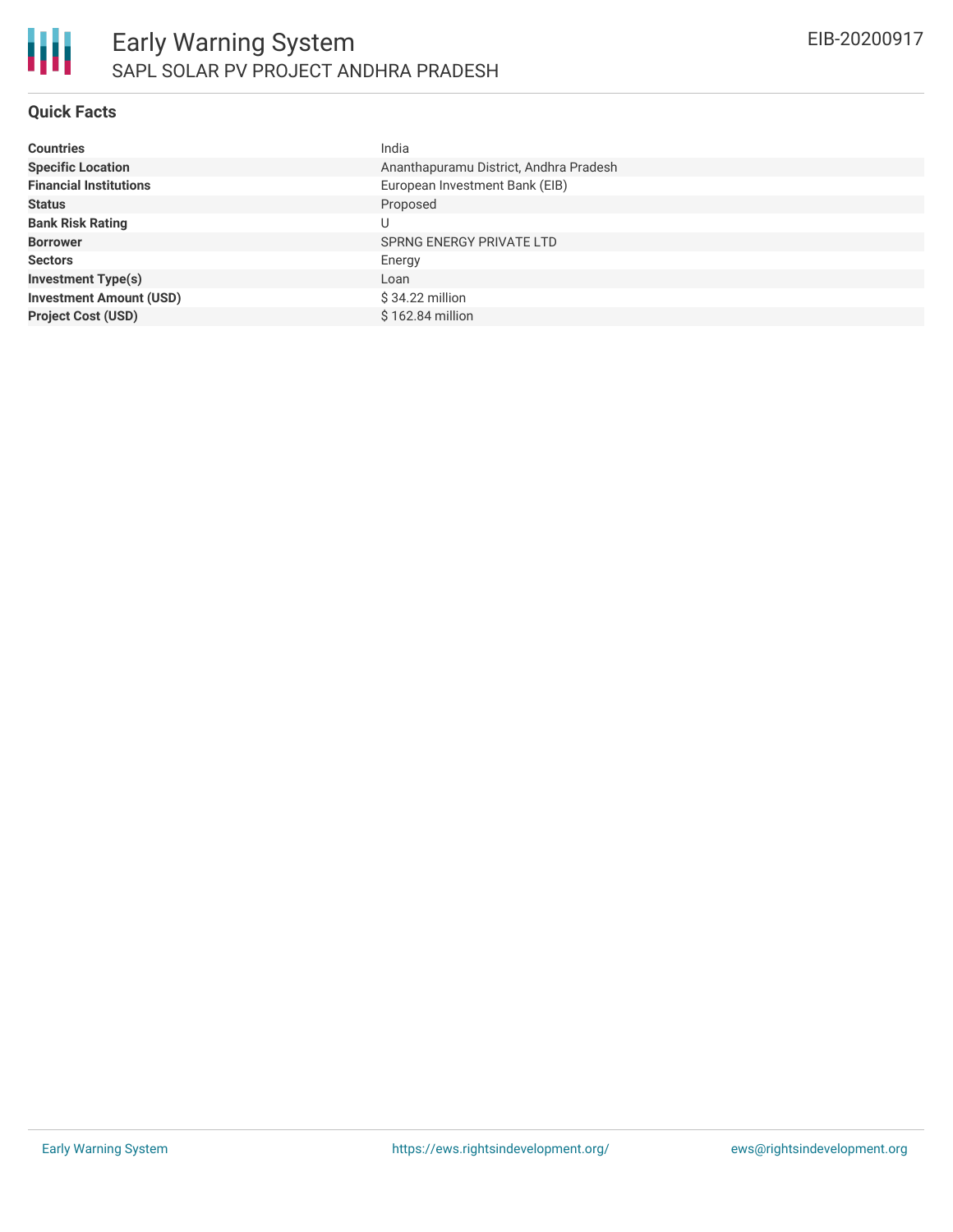

### **Project Description**

According to the bank documents, the project will contribute to the development of a 250MW renewable energy solar photovoltaic (PV) project at Ananthapuramu Ultra Mega Solar Park in NP Kunta Mandal, Ananthapuramu District of Andhra Pradesh. Through this project, the bank seeks to work towards fostering climate change mitigation and support sustainable development in the country.

The implementation of the project will be done in compliance with the Bank's Guide to Procurement. The EIB will monitor the procurement process to ensure compliance with the guidelines.The project, if located in the EU, would fall under Annex II of the Environmental Impact Assessment (EIA) Directive leaving to the competent authority the decision as to whether an EIA is required or not. According to the applicable Indian law, solar power projects do not require an EIA. However, under the conditions of the related framework loan, the Promoter is required to carry out an Environmental and Social Impact Assessment (ESIA) study for the project. The Bank will review ESIA documentation during appraisal and ensure adherence to its environmental and social standards, as well as to the principles of the relevant EU directives.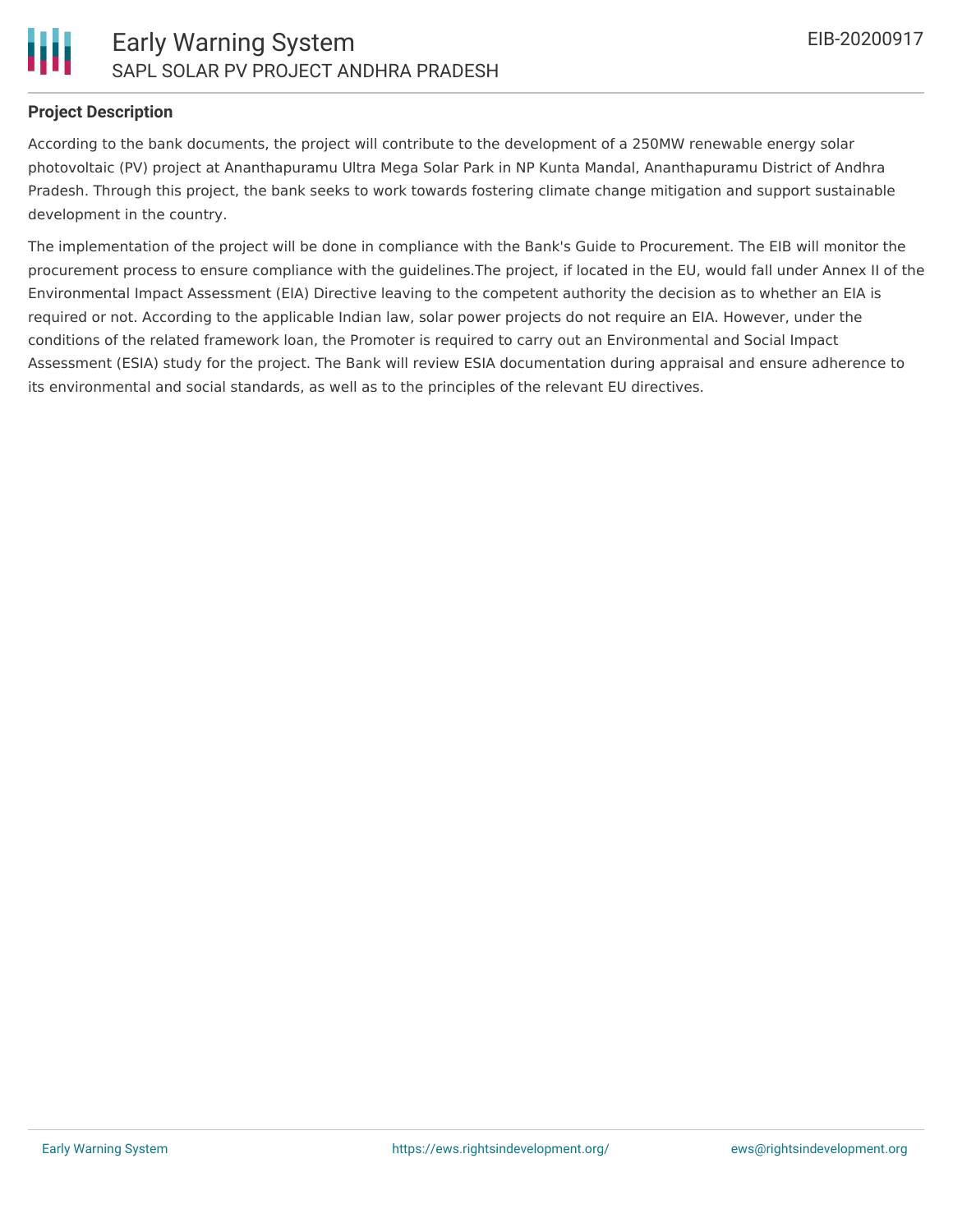

### **Investment Description**

European Investment Bank (EIB)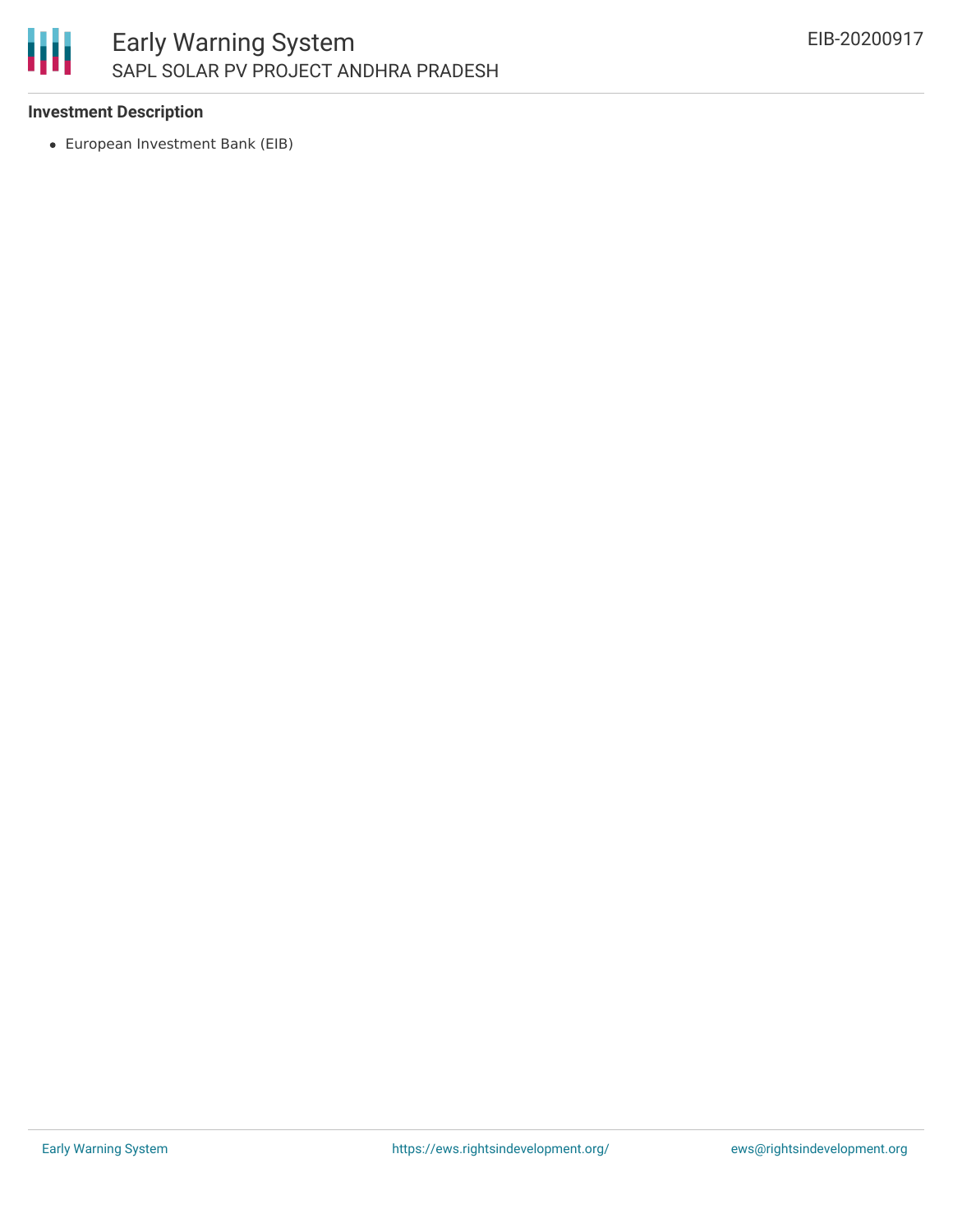# **Contact Information**

No contact information provided at the time of disclosure.

#### ACCESS TO INFORMATION

You can submit an information request for project information at: https://www.eib.org/en/infocentre/registers/requestform/request-form-default.htm

#### ACCOUNTABILITY MECHANISM OF EIB

The EIB Complaints Mechanism is designed to facilitate and handle complaints against the EIB by individuals, organizations or corporations affected by EIB activities. When exercising the right to lodge a complaint against the EIB, any member of the public has access to a two-tier procedure, one internal - the Complaints Mechanism Office - and one external - the European Ombudsman. A complaint can be lodged via a written communication addressed to the Secretary General of the EIB, via email to the dedicated email address: complaints@eib.org, by completing the online complaint form available at the following address: http://www.eib.org/complaints/form via fax or delivered directly to the EIB Complaints Mechanism Division, any EIB local representation office or any EIB staff. For further details, check:

http://www.eib.org/attachments/strategies/complaints\_mechanism\_policy\_en.pdf

When dissatisfied with a complaint to the EIB Complaints Mechanism, citizens can then turn towards the European Ombudsman. A memorandum of Understanding has been signed between the EIB and the European Ombudsman establishes that citizens (even outside of the EU if the Ombudsman finds their complaint justified) can turn towards the Ombudsman on issues related to 'maladministration' by the EIB. Note that before going to the Ombudsman, an attempt must be made to resolve the case by contacting the EIB. In addition, the complaint must be made within two years of the date when the facts on which your complaint is based became known to you. You can write to the Ombudsman in any of the languages of the European Union. Additional details, including filing requirements and complaint forms, are available at: http://www.ombudsman.europa.eu/atyourservice/interactiveguide.faces